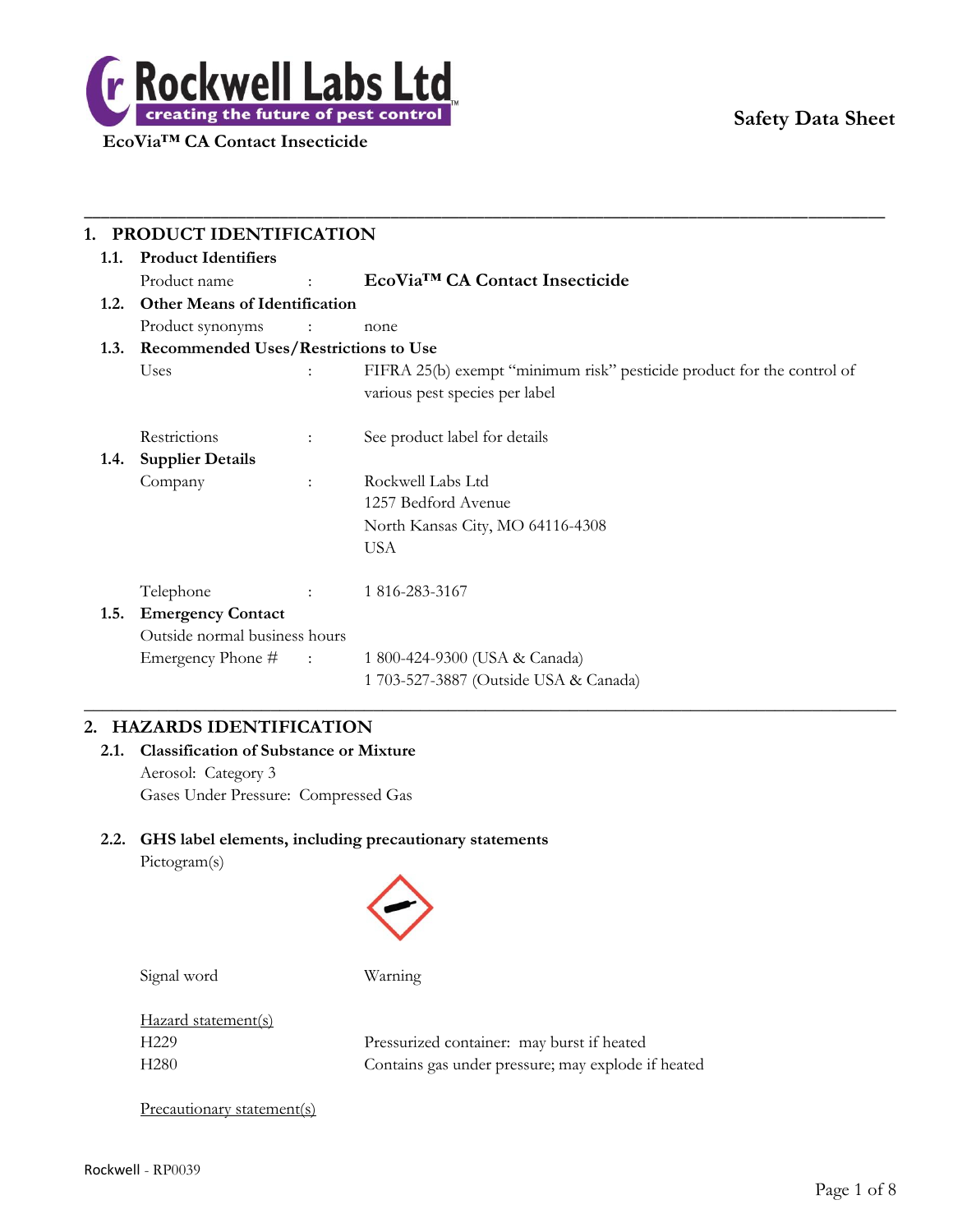

| P <sub>210</sub> | Keep away from heat, hot surfaces, sparks, open flames and other ignitions   |
|------------------|------------------------------------------------------------------------------|
|                  | sources. No smoking.                                                         |
| P <sub>251</sub> | Do not pierce or burn, even after use.                                       |
| P403             | Store In well ventilated place.                                              |
| $P410 + P412$    | Protect from sunlight. Do not expose to temperatures exceeding 50 °C/122 °F. |

**\_\_\_\_\_\_\_\_\_\_\_\_\_\_\_\_\_\_\_\_\_\_\_\_\_\_\_\_\_\_\_\_\_\_\_\_\_\_\_\_\_\_\_\_\_\_\_\_\_\_\_\_\_\_\_\_\_\_\_\_\_\_\_\_\_\_\_\_\_\_\_\_\_\_**

#### **2.3. Other hazards which do not result in classification**

none

# **3. COMPOSITION/INFORMATION ON INGREDIENTS**

#### **3.1. Substances**

No data available

#### **3.2. Mixtures**

Hazardous component(s) or components of note:

| Chemical Identity | Contains $(\% w/w)$ | `AS-No.       | Hazard Classification |
|-------------------|---------------------|---------------|-----------------------|
| Isopropyl alcohol | 5-15                | $67 - 63 - 0$ | none                  |
|                   |                     |               |                       |

## **4. FIRST AID MEASURES**

#### **4.1. Description of first aid measures**

#### **General advice**

Consult a physician or poison control center. Provide this safety data sheet to medical personnel. Move out of hazardous areas.

#### **If inhaled**

Move person to fresh air. If person is not breathing, call 911 or an ambulance, then give artificial respiration, preferably mouth to mouth if possible. Call a poison control center or doctor for further treatment advice.

#### **In case of skin contact**

Take off contaminated clothing. Rinse skin immediately with plenty of water for 15-20 minutes. Call a poison control center or doctor for treatment advice.

#### **In case of eye contact**

Hold eye open and rinse slowly and gently with water for 15-20 minutes. Remove contact lenses, if present, after the first five minutes, then continue rinsing eye. Call a poison control center or doctor for treatment advice. **If swallowed**

Call a poison control center or doctor for treatment advice. Have person sip a glass of water if able to swallow. Do not induce vomiting unless told to do so by a poison control center or doctor. Do not give anything by mouth to an unconscious person.

 $\_$  , and the set of the set of the set of the set of the set of the set of the set of the set of the set of the set of the set of the set of the set of the set of the set of the set of the set of the set of the set of th

#### **4.2. Most important symptoms and effects, both acute and delayed** No data available

**4.3. Indication of any immediate medical attention and special treatment needed, if necessary** None known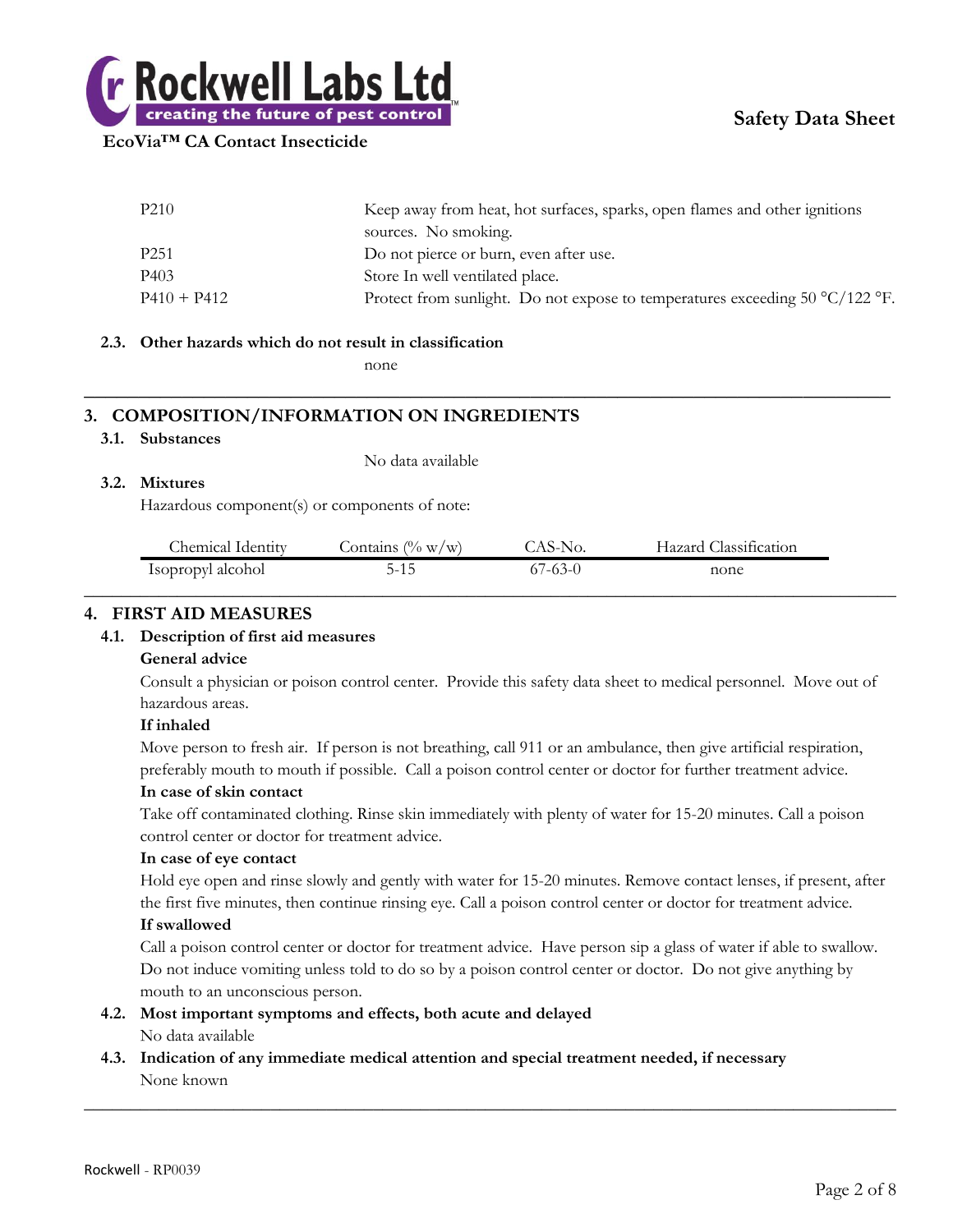

# **Safety Data Sheet**

# **5. FIRE FIGHTING MEASURES**

## **5.1. Extinguishing media**

Suitable extinguishing media: use water spray, alcohol-resistant foam, dry chemical or carbon dioxide.

**5.2. Specific hazards arising from the chemical**

Oxides of carbon, nitrogen, and sulfur.

**5.3. Special protective equipment and precautions for fire fighters** Wear self contained breathing apparatus for firefighting if deemed necessary. Additional information: none.

#### **5.4. Further information** No data available

 $\_$  , and the set of the set of the set of the set of the set of the set of the set of the set of the set of the set of the set of the set of the set of the set of the set of the set of the set of the set of the set of th

# **6. ACCIDENTAL RELEASE MEASURES**

- **6.1. Personal precautions, protective equipment and emergency procedures** Avoid contact with spilled product and contaminated surfaces. Evacuate personnel to safe areas during emergencies. For safe handling instructions see section 7. For proper PPE see section 8.
- **6.2. Environmental precautions** Prevent further leakage or spillage if safe to do so.
- **6.3. Methods and materials for containment and cleaning up**

Wipe up any spilled material and dispose of according to instructions in section 13. Wash contaminated surfaces with soap and water.

 $\_$  , and the set of the set of the set of the set of the set of the set of the set of the set of the set of the set of the set of the set of the set of the set of the set of the set of the set of the set of the set of th

# **7. HANDLING AND STORAGE**

#### **7.1. Precautions for safe handling**

Handle in accordance with good industrial hygiene practices. Wash hands before eating, drinking, chewing gum, using tobacco or using the toilet. For additional precautions see section 2.2

#### **7.2. Conditions for safe storage, including any incompatibilities**

Store upright in original container. Store in cool areas out of direct sunlight. Do not store where children or animals may gain access.

 $\_$  , and the set of the set of the set of the set of the set of the set of the set of the set of the set of the set of the set of the set of the set of the set of the set of the set of the set of the set of the set of th

# **8. EXPOSURE CONTROLS/PERSONAL PROTECTION**

#### **8.1. Control parameters**

| Component            | CAS-No.   | Value     | Control<br>parameters            | <b>Basis</b>     |
|----------------------|-----------|-----------|----------------------------------|------------------|
|                      | $67-63-0$ | TWA       | $400$ ppm                        | NIOSH REL        |
| Isopropyl alcohol    |           | <b>ST</b> | $500$ ppm                        |                  |
|                      |           | TWA       | $400$ ppm                        | <b>OSHA PEL</b>  |
|                      | 138-22-7  | TWA       | 5 ppm                            | <b>ACGIH TLV</b> |
| <b>Butyl Lactate</b> |           | TWA       | $5$ ppm,<br>25 mg/m <sup>3</sup> | NIOSH REL        |

Components with workplace parameters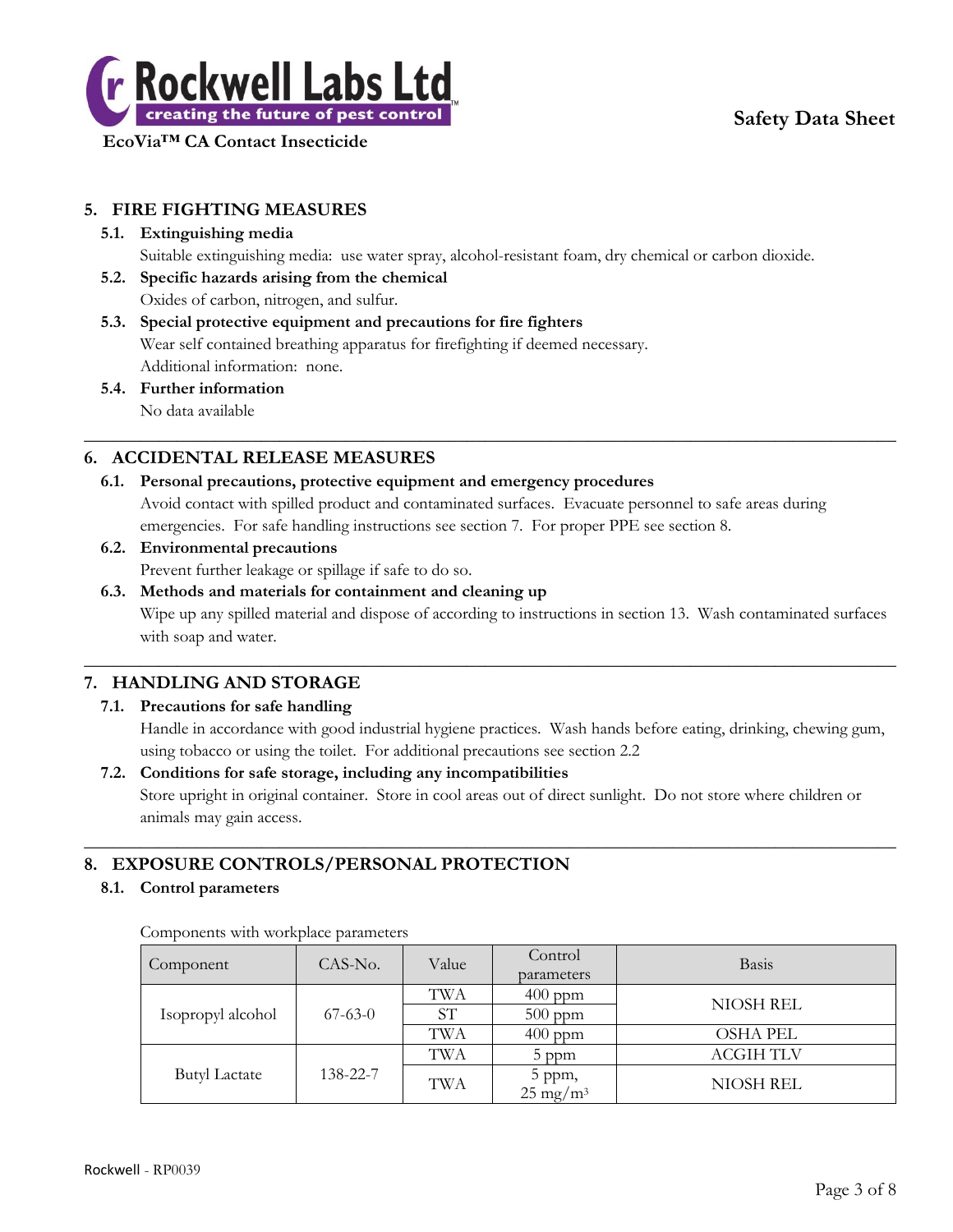



# **8.2. Appropriate engineering controls**

Ensure relevant engineering controls are employed to prevent exceeding threshold values for the listed control parameters in section 8.1.

## **8.3. Individual protection measures, such as personal protective equipment**

In normal use and handling conditions refer to the product label for required PPE. In all other cases the following recommendations would apply.

## **Eye/face protection**

Safety glasses or other similar eye protection conforming to ANSI Z87.1 standards recommended when handling product.

#### **Skin protection**

Chemical resistant nitrile rubber or similarly compatible gloves recommended when handling product. Dispose of contaminated gloves after use in accordance with applicable local and state regulations. Wash exposed skin with soap and water immediately. Wash all contaminated clothing prior to reuse.

 $\_$  , and the set of the set of the set of the set of the set of the set of the set of the set of the set of the set of the set of the set of the set of the set of the set of the set of the set of the set of the set of th

#### **Respiratory protection**

Not required under normal use conditions.

### **Thermal hazards**

Pressurized container: may burst if heated.

# **9. PHYSICAL AND CHEMICAL PROPERTIES**

#### **9.1. Information on basic physical and chemical properties**

| Appearance;                                      | White liquid        |
|--------------------------------------------------|---------------------|
| Odor;                                            | Cinnamon            |
| Odor threshold;                                  | No data available   |
| pH;                                              | No data available   |
| Melting point/freezing point;                    | No data available   |
| Initial boiling point and boiling<br>range;      | No data available   |
| Flash point;                                     | No data available   |
| Evaporation rate;                                | No data available   |
| Flammability (solid, gas);                       | No data available   |
| Upper/lower flammability or<br>explosive limits; | No data available   |
| Vapor pressure;                                  | No data available   |
| Vapor density;                                   | No data available   |
| Relative density;                                | $0.98 \text{ g/ml}$ |
|                                                  |                     |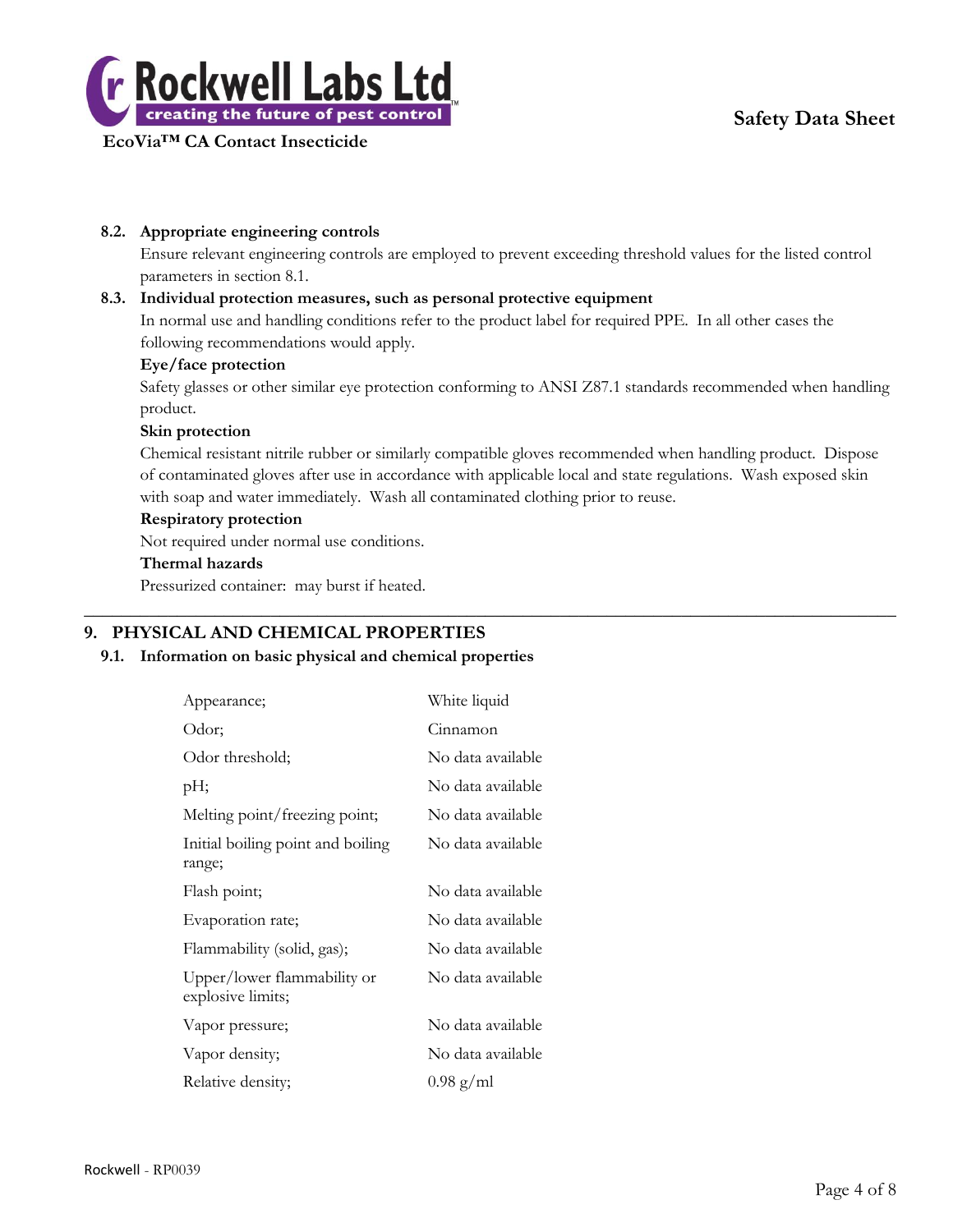

# **Safety Data Sheet**

| Solubility;                                 | Soluble in water         |
|---------------------------------------------|--------------------------|
| Partition coefficient: n-<br>octanol/water; | No data available        |
| Auto-ignition temperature;                  | No data available        |
| Decomposition temperature;                  | No data available        |
| Viscosity;                                  | Similar to that of water |

# **9.2. Additional Information**

No data available

# **10. STABILITY AND REACTIVITY**

#### **10.1. Reactivity**

No dangerous reactions known.

**10.2. Chemical stability** Stable under recommended storage conditions.

#### **10.3. Possibility of hazardous reactions**

No data available

#### **10.4. Conditions to avoid**

Keep away from heat, hot surfaces, sparks, open flames and other ignition sources. Keep out of direct sunlight. **Incompatible materials**

 $\_$  , and the set of the set of the set of the set of the set of the set of the set of the set of the set of the set of the set of the set of the set of the set of the set of the set of the set of the set of the set of th

 $\_$  , and the set of the set of the set of the set of the set of the set of the set of the set of the set of the set of the set of the set of the set of the set of the set of the set of the set of the set of the set of th

Strong oxidizing agents. Strong reducing agents.

# **10.5. Hazardous decomposition products** Other decomposition products – no data available

In the event of a fire: see Section 5

# **11. TOXICOLOGICAL INFORMATION**

#### **11.1. Information on toxicological effects**

**Acute Toxicity Estimate (ATE)** LD50 Oral – Rat –  $>$  7000 mg/kg LD50 Dermal –  $\text{Rat}$  –  $>$  7000 mg/kg LD50 Inhalation –  $\text{Rat}$  – > 30000 ppm **Skin corrosion/irritation** No data available **Serious eye damage/irritation** No data available **Respiratory or skin sensitization** No data available **Germ cell mutagenicity** No data available **Carcinogenicity**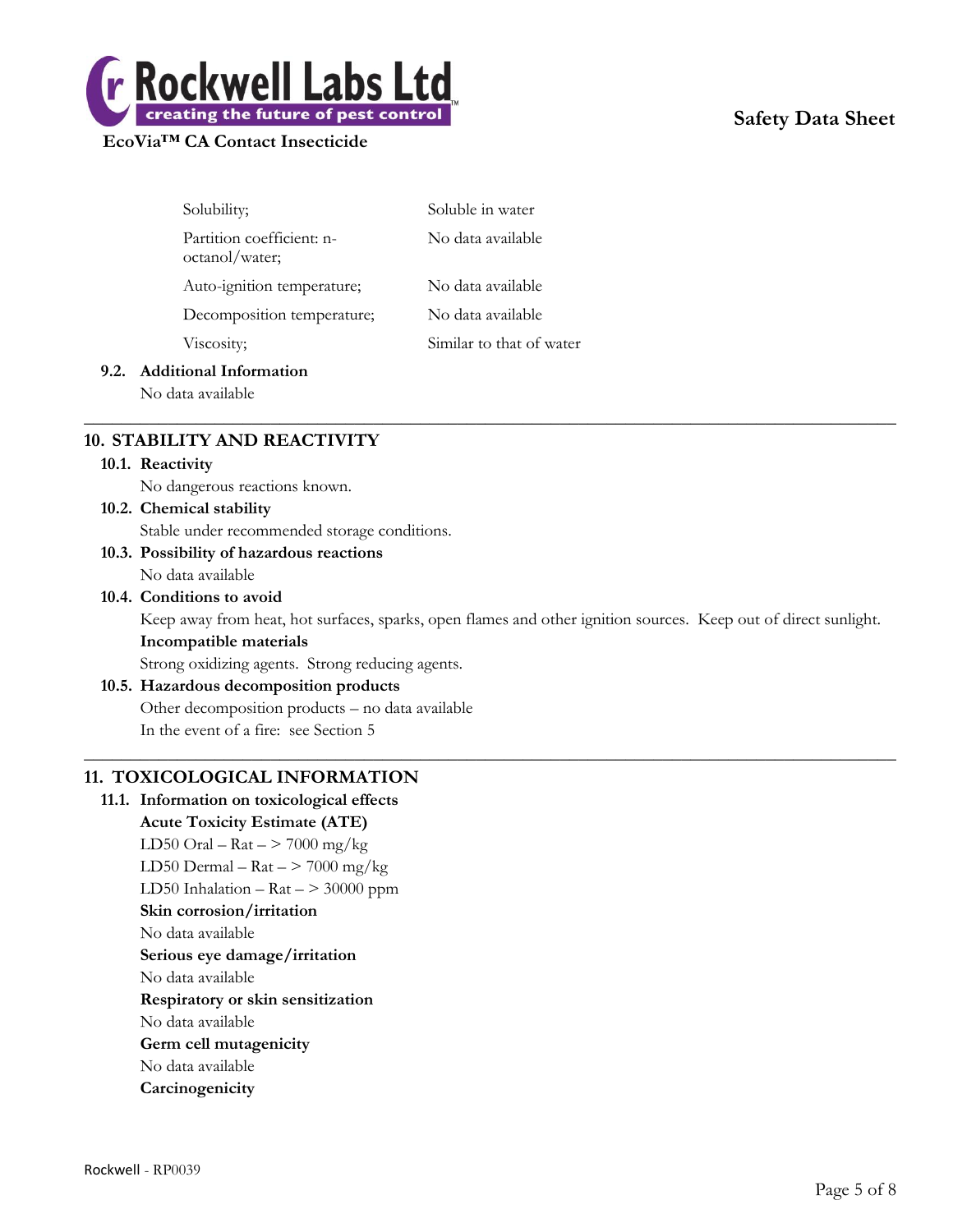

|  | IARC:                                                                                                                                                           | No component of this product presents at levels greater than or equal to $0.1\%$ is identified as |  |  |  |
|--|-----------------------------------------------------------------------------------------------------------------------------------------------------------------|---------------------------------------------------------------------------------------------------|--|--|--|
|  |                                                                                                                                                                 | probable, possible or confirmed human carcinogen by IARC.                                         |  |  |  |
|  | ACGIH:                                                                                                                                                          | No component of this product presents at levels greater than or equal to $0.1\%$ is identified as |  |  |  |
|  |                                                                                                                                                                 | probable, possible or confirmed human carcinogen by ACGIH.                                        |  |  |  |
|  | NTP:                                                                                                                                                            | No component of this product presents at levels greater than or equal to $0.1\%$ is identified as |  |  |  |
|  |                                                                                                                                                                 | probable, possible or confirmed human carcinogen by NTP.                                          |  |  |  |
|  | OSHA:                                                                                                                                                           | No component of this product presents at levels greater than or equal to $0.1\%$ is identified as |  |  |  |
|  |                                                                                                                                                                 | probable, possible or confirmed human carcinogen by OSHA.                                         |  |  |  |
|  | Reproductive toxicity                                                                                                                                           |                                                                                                   |  |  |  |
|  | No data available                                                                                                                                               |                                                                                                   |  |  |  |
|  | Specific target organ toxicity - single exposure<br>Inhalation, Oral - May cause drowsiness or dizziness.<br>Specific target organ toxicity – repeated exposure |                                                                                                   |  |  |  |
|  |                                                                                                                                                                 |                                                                                                   |  |  |  |
|  |                                                                                                                                                                 |                                                                                                   |  |  |  |
|  | No data available                                                                                                                                               |                                                                                                   |  |  |  |
|  | Aspiration hazard                                                                                                                                               |                                                                                                   |  |  |  |
|  | No data available                                                                                                                                               |                                                                                                   |  |  |  |
|  | 11.2. Other information                                                                                                                                         |                                                                                                   |  |  |  |
|  | No data available                                                                                                                                               |                                                                                                   |  |  |  |
|  |                                                                                                                                                                 |                                                                                                   |  |  |  |
|  |                                                                                                                                                                 | $\lambda$ ran agrait bronicimals                                                                  |  |  |  |

# **12. ECOLOGICAL INFORMATION**

# **12.1. Toxicity**

| Toxicity to fish              | no data available |  |
|-------------------------------|-------------------|--|
| Toxicity to daphnia           | no data available |  |
| and other aquatic             |                   |  |
| invertebrates                 |                   |  |
| Persistence and degradability |                   |  |

- **12.2.** No data available
- **12.3. Bioaccumulative potential** No data available
- **12.4. Mobility in soil** No data available
- **12.5. Other adverse effects**

No data available

# **13. DISPOSAL CONSIDERATIONS**

# **13.1. Disposal Methods.**

The best disposal method is to use the entire quantity per label directions. If it is necessary to dispose of unused material then follow the label instructions and relevant local, state and federal waste disposal guidelines. Product Disposal:

 $\_$  , and the set of the set of the set of the set of the set of the set of the set of the set of the set of the set of the set of the set of the set of the set of the set of the set of the set of the set of the set of th

Do not contaminate water, food or feed by storage or disposal. Packaging Disposal: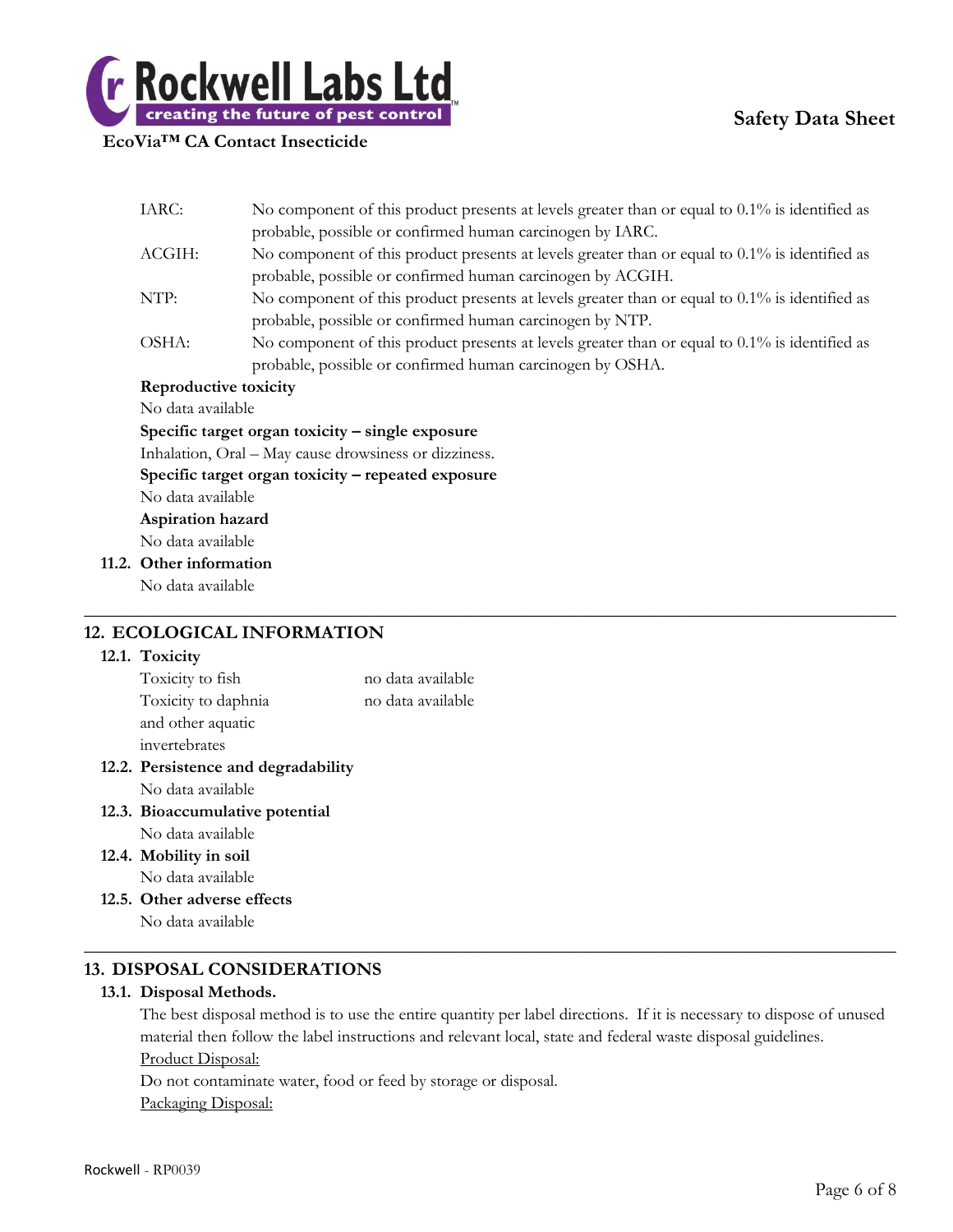

If empty: Place in trash or offer for recycling if available. If partly filled: Call your local solid waste agency or 1- 800-CLEANUP which is managed as a public-private partnership. See section 8 for proper PPE and precautionary handling measures.

 $\_$  , and the set of the set of the set of the set of the set of the set of the set of the set of the set of the set of the set of the set of the set of the set of the set of the set of the set of the set of the set of th

# **14. TRANSPORT INFORMATION**

#### **DOT**

UN number: 1950 Class: 2.2 Packing Group: N/A Proper shipping name: Aerosols, non-flammable (each not exceeding 1 L capacity), LTD QTY **IMDG** UN number: 1950 Class: 2.2 Packing Group: N/A Proper shipping name: Aerosols, non-flammable (each not exceeding 1 L capacity), LTD QTY **IATA** UN number: 1950 Class: 2.2 Packing Group: N/A Proper shipping name: Aerosols, non-flammable (each not exceeding 1 L capacity), LTD QTY

\_\_\_\_\_\_\_\_\_\_\_\_\_\_\_\_\_\_\_\_\_\_\_\_\_\_\_\_\_\_\_\_\_\_\_\_\_\_\_\_\_\_\_\_\_\_\_\_\_\_\_\_\_\_\_\_\_\_\_\_\_\_\_\_\_\_\_\_\_\_\_\_\_\_\_\_\_\_\_\_\_\_\_\_\_\_\_\_\_\_\_\_\_\_

# **15. REGULATORY INFORMATION**

This chemical is a FIFRA 25(b) Exempt pesticide product that is not registered by the Environmental Protection Agency but is subject to certain labeling requirements under various state pesticide laws. These requirements differ from the classification criteria and hazard information required for safety data sheets, and for workplace labels of non-pesticide chemicals. Following is the hazard information as required on the pesticide label:

#### KEEP OUT OF THE REACH OF CHILDREN

#### **SARA 302 Components**

No chemicals in this material are subject to the reporting requirements of SARA Title III, Section 302.

#### **SARA 313 Components**

The following components are subject to reporting levels established by SARA Title III, Section 313: Isopropyl alcohol – CAS-No. 67-63-0

#### **SARA 311/312 Hazards**

Acute: Fire Hazard, Sudden Release of Pressure

#### **California Proposition 65 Components**

This product does not contain any chemicals known to the state of California to cause cancer, birth defects, or reproductive harm.

#### **TSCA**

All components of this product are listed, exempted, or excluded from listing on the U.S. Toxic Substances Control Act chemical substance inventory.

 $\_$  , and the set of the set of the set of the set of the set of the set of the set of the set of the set of the set of the set of the set of the set of the set of the set of the set of the set of the set of the set of th

# **16. OTHER INFORMATION**

#### **Acronyms and abbreviations used**

| LD50 | Lethal Dose, 50%                                      |
|------|-------------------------------------------------------|
| OECD | Organization for Economic Cooperation and Development |